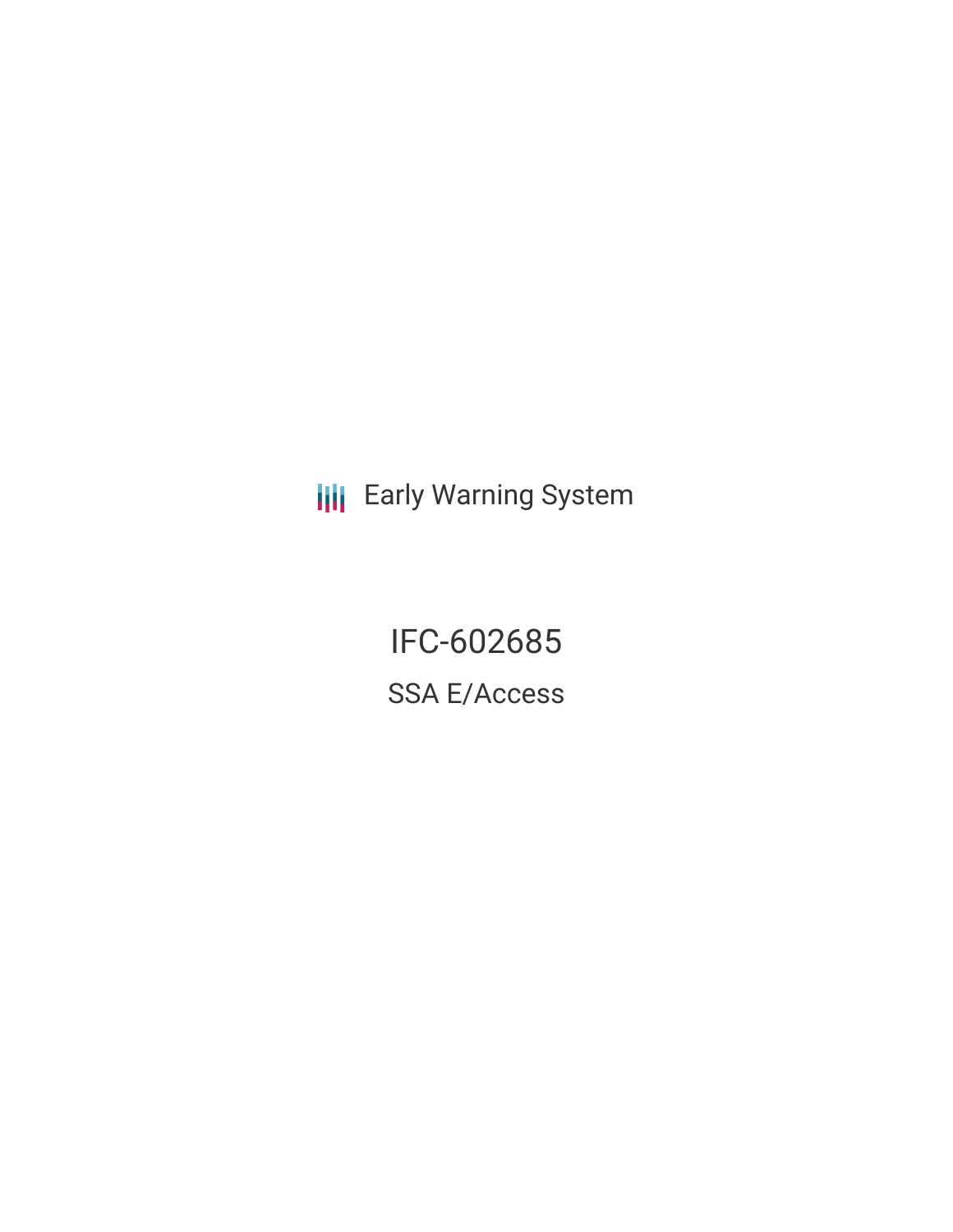

### **Quick Facts**

| <b>Countries</b>              | Ethiopia, Ghana, Kenya, Mozambique, Rwanda, Senegal, Sierra Leone, Somalia, Tanzania, Uganda, Zambia, Zimbabwe |
|-------------------------------|----------------------------------------------------------------------------------------------------------------|
| <b>Financial Institutions</b> | International Finance Corporation (IFC)                                                                        |
| <b>Status</b>                 | Active                                                                                                         |
| <b>Bank Risk Rating</b>       | U                                                                                                              |
| <b>Voting Date</b>            | 2018-12-18                                                                                                     |
| <b>Borrower</b>               | <b>DFID</b>                                                                                                    |
| <b>Sectors</b>                | Energy, Technical Cooperation                                                                                  |
| <b>Investment Type(s)</b>     | <b>Advisory Services</b>                                                                                       |
|                               |                                                                                                                |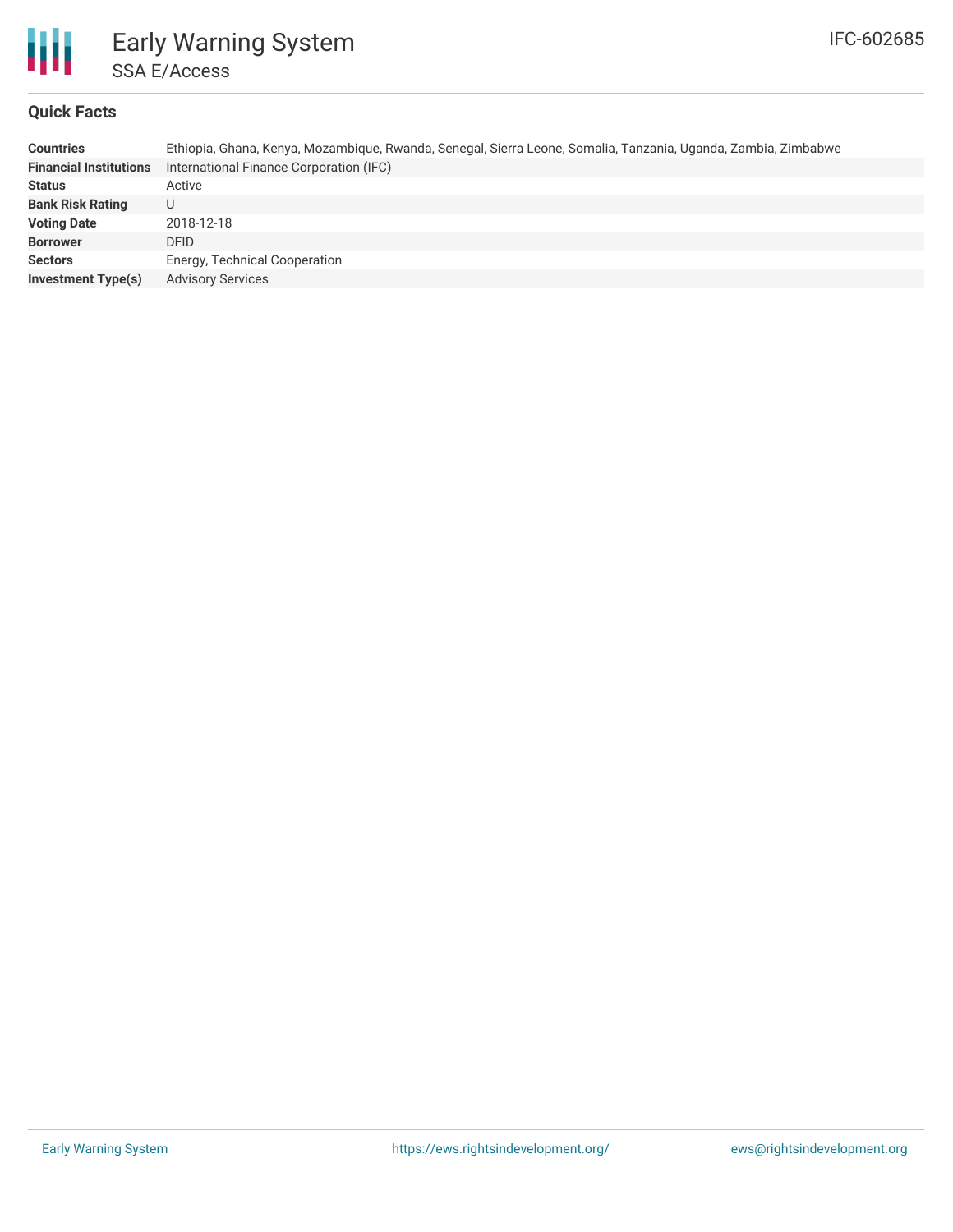## **Project Description**

According to bank provided information, IFC will provide high level strategic and implementation support to DFID in the following fourteen countries: Mozambique, Malawi, Zambia, Zimbabwe, Tanzania, Rwanda, Uganda, Kenya, Ethiopia, Nigeria, Ghana, Sierra Leone, Somalia and Senegal, to develop the commercial market for solar off-grid lighting and energy products.

The project consists of two components: (i) Quality assurance; and (ii) High-level strategic advisory.

#### COMPONENT 1: QUALITY ASSURANCE

The objective of this component is to create a foundation for the solar off-grid markets by (i) undertaking a revision of overall quality policy framework for solar home systems in-country including provision of technical support for the adoption of harmonized standards; and (ii) Development of in-country test laboratories.

#### COMPONENT 2: HIGH-LEVEL STRATEGIC ADVISORY

The objective of this component is to enhance the effectiveness and efficiency of the ACE program by sharing insights and best practice from the Lighting Africa/Global programs. This support falls under two (2) distinct areas: (i) Support DFID in the initial design phase; (ii) Strategic advisory role to DFID and its implementing partners over the lifetime of the ACE program.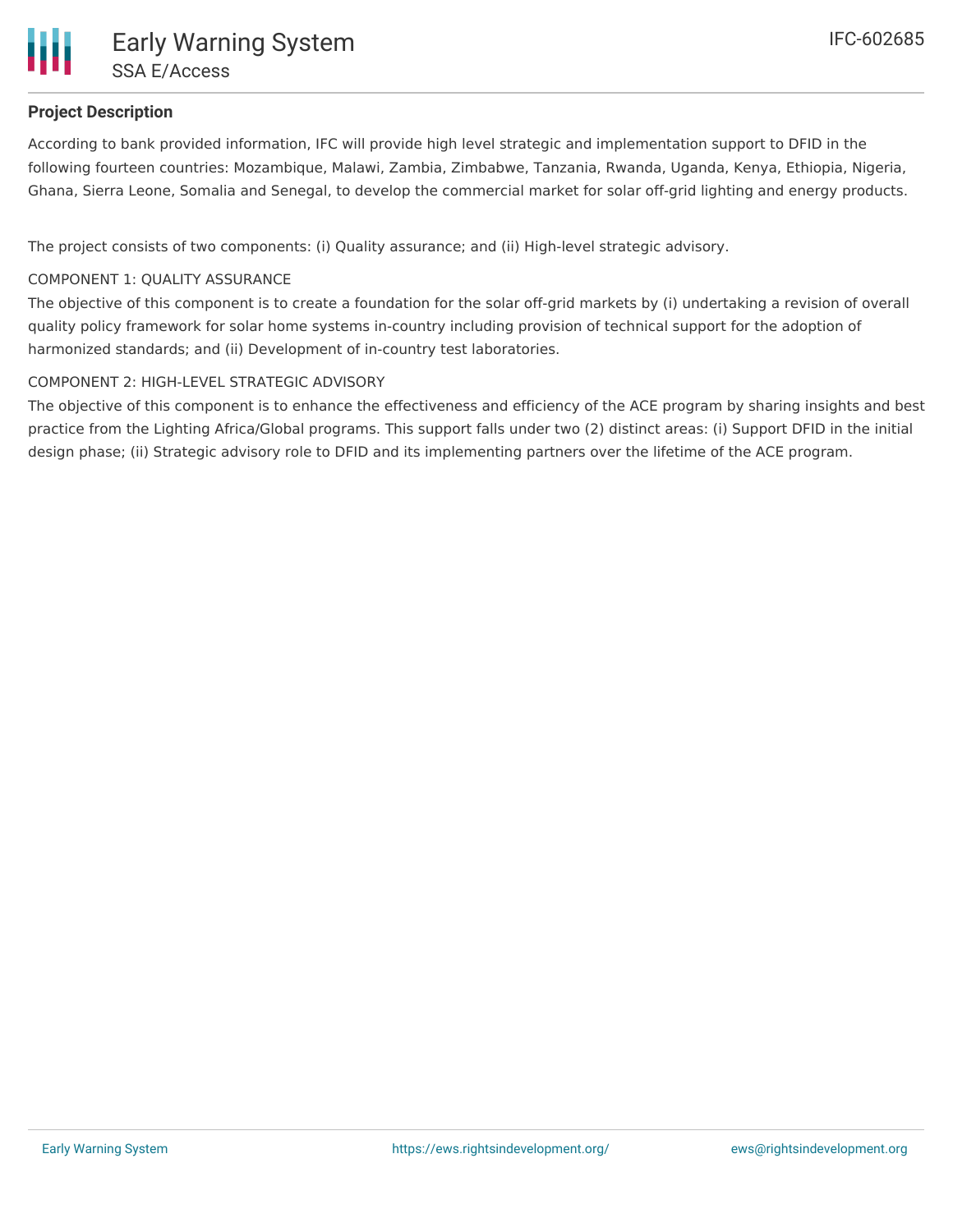#### **Investment Description**

• International Finance Corporation (IFC)